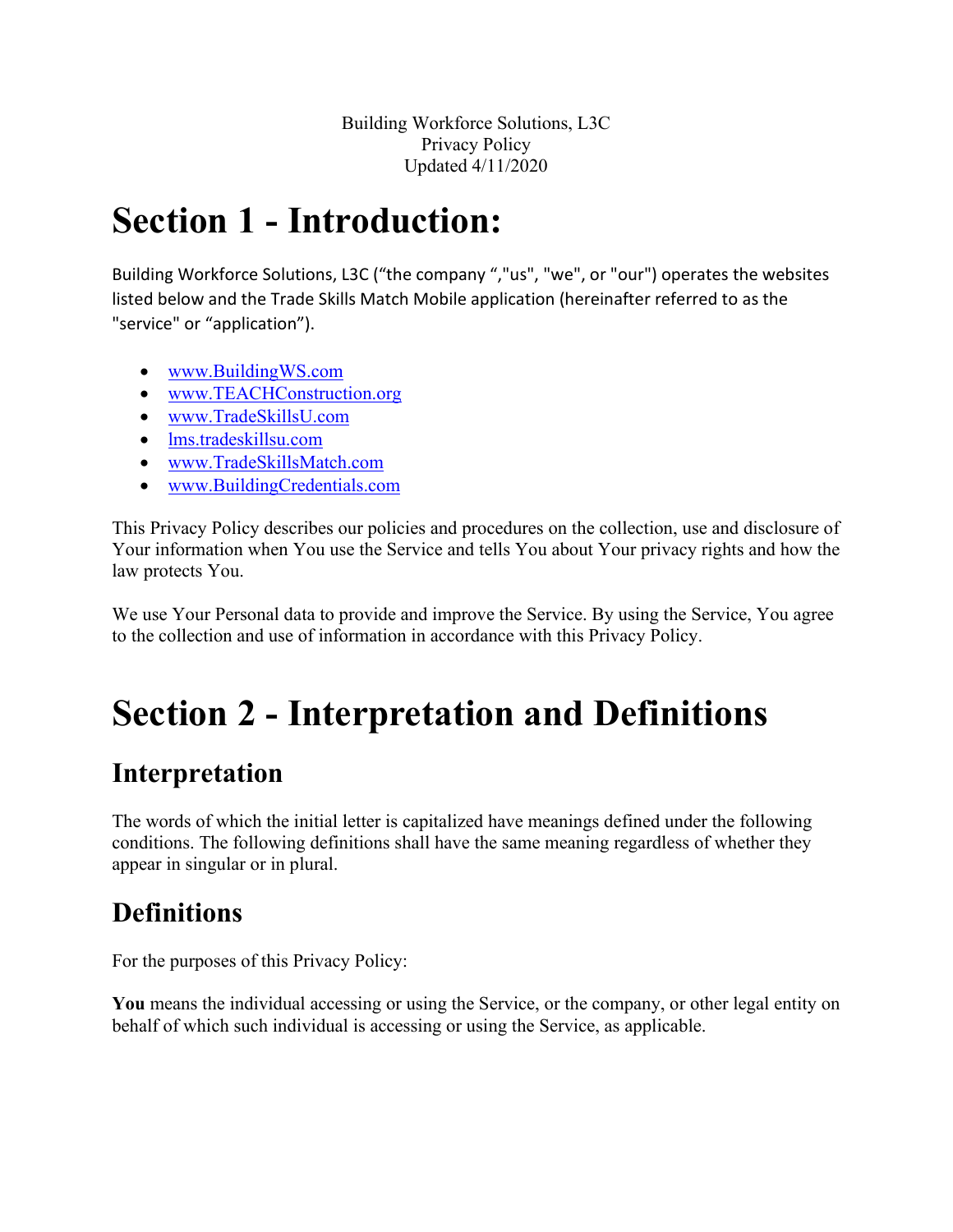**Company** (referred to as either "the Company", "We", "Us" or "Our" in this Agreement) refers to Building Workforce Solutions, L3C, principle place of business 7439 West Frost Drive, Littleton, CO 80128

**Application** means the software program provided by the Company downloaded by You on any electronic device, or accessed through any of our internet accessible services listed in Section 1

**Affiliate** means an entity that controls, is controlled by or is under common control with a party, where "control" means ownership of 50% or more of the shares, equity interest or other securities entitled to vote for election of directors or other managing authority.

Account means a unique account created for You to access our Service or parts of our Service.

**Website** refers to any of our BWS product sites listed in Section 1 – Introduction

**Service** refers to the Application or the Website or both.

**Country** refers to: Colorado, United States

**Service Provider** means any natural or legal person who processes the data on behalf of the Company. It refers to third-party companies or individuals employed by the Company to facilitate the Service, to provide the Service on behalf of the Company, to perform services related to the Service or to assist the Company in analyzing how the Service is used.

**Third-party Social Media Service** refers to any website or any social network website through which a User can log in or create an account to use the Service.

**Personal Data** is any information that relates to an identified or identifiable individual. For the purposes of the CCPA, Personal Data means any information that identifies, relates to, describes or is capable of being associated with, or could reasonably be linked, directly or indirectly, with You.

**Cookies** are small files that are placed on Your computer, mobile device or any other device by a website, containing the details of Your browsing history on that website among its many uses.

**Device** means any device that can access the Service such as a computer, a cellphone or a digital tablet.

**Usage Data** refers to data collected automatically, either generated by the use of the Service or from the Service infrastructure itself (for example, the duration of a page visit).

**Do Not Track** (DNT) is a concept that has been promoted by US regulatory authorities, in particular the U.S. Federal Trade Commission (FTC), for the Internet industry to develop and implement a mechanism for allowing internet users to control the tracking of their online activities across websites.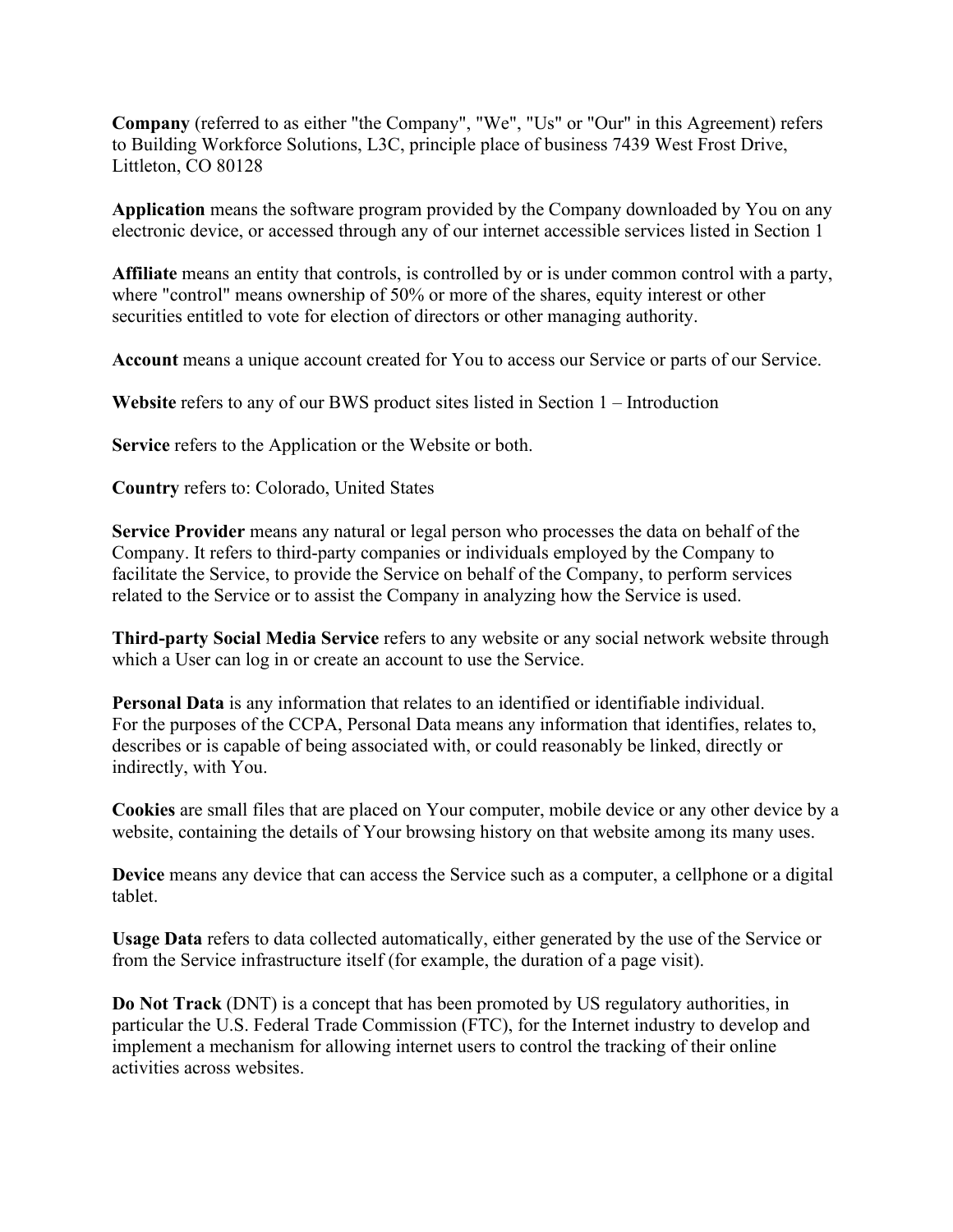**Business**, for the purpose of the CCPA (California Consumer Privacy Act), refers to the Company as the legal entity that collects Consumers' personal information and determines the purposes and means of the processing of Consumers' personal information, or on behalf of which such information is collected and that alone, or jointly with others, determines the purposes and means of the processing of consumers' personal information, that does business in the State of California.

**Consumer**, for the purpose of the CCPA (California Consumer Privacy Act), means a natural person who is a California resident. A resident, as defined in the law, includes (1) every individual who is in the USA for other than a temporary or transitory purpose, and (2) every individual who is domiciled in the USA who is outside the USA for a temporary or transitory purpose.

**Sale**, for the purpose of the CCPA (California Consumer Privacy Act), means selling, renting, releasing, disclosing, disseminating, making available, transferring, or otherwise communicating orally, in writing, or by electronic or other means, a Consumer's Personal information to another business or a third party for monetary or other valuable consideration.

# **Section 3 Collecting and Using Your personal data**

# **Types of Data Collected**

#### **Personal Data**

While using Our Service, We may ask You to provide Us with certain personally identifiable information that can be used to contact or identify You. Personally identifiable information may include, but is not limited to:

- Email address
- First name and last name
- Phone number
- Address, State, Province, ZIP/Postal code, City
- Bank account information in order to pay for products and/or services within the Service (not applicable in all products)
- Usage Data

#### **Usage Data**

Usage Data is collected automatically when using the Service.

Usage Data may include information such as Your Device's Internet Protocol address (e.g. IP address), browser type, browser version, the pages of our Service that You visit, the time and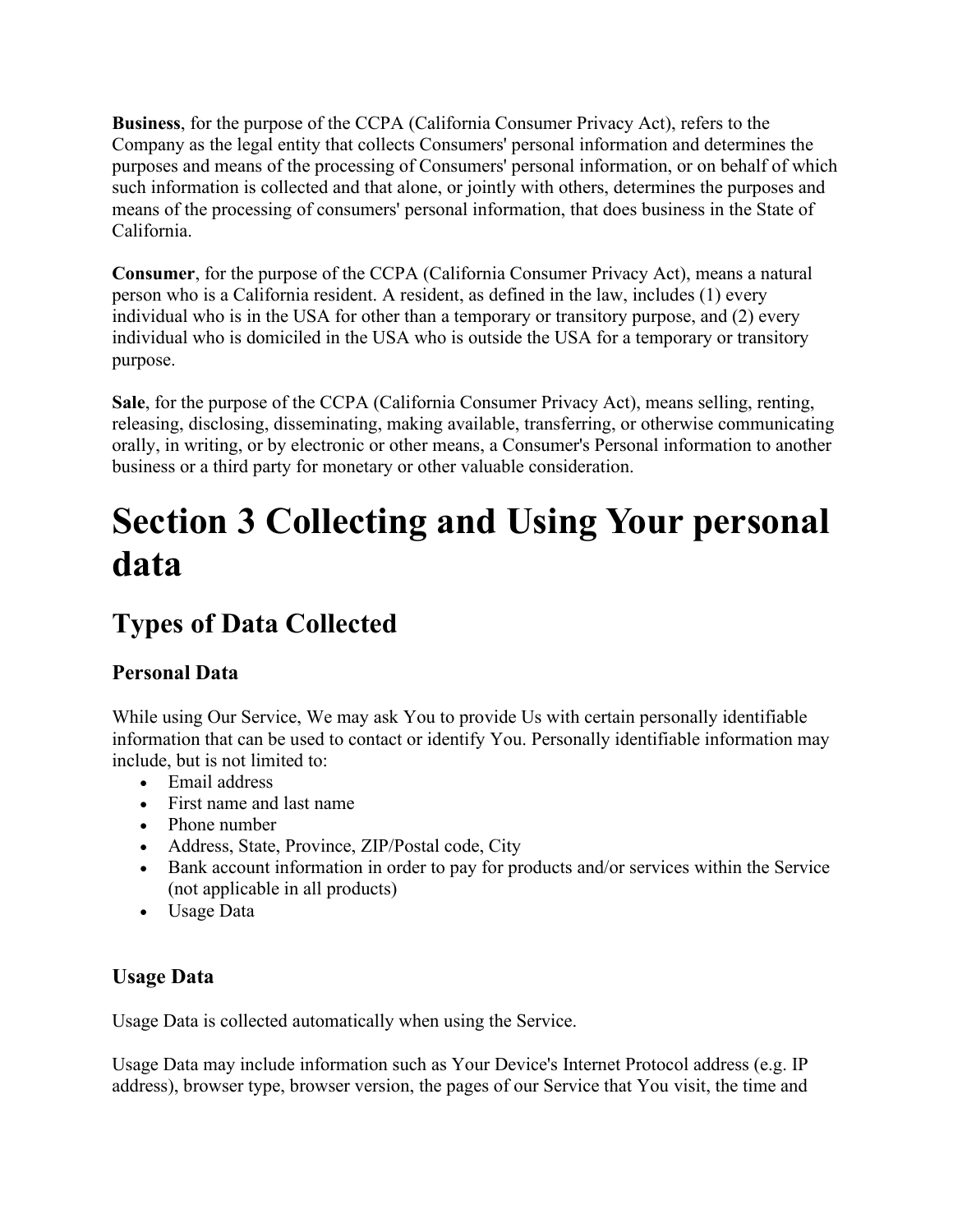date of Your visit, the time spent on those pages, unique device identifiers and other diagnostic data.

When You access the Service by or through a mobile device, We may collect certain information automatically, including, but not limited to, the type of mobile device You use, Your mobile device unique ID, the IP address of Your mobile device, Your mobile operating system, the type of mobile Internet browser You use, unique device identifiers and other diagnostic data. We may also collect information that Your browser sends whenever You visit our Service or when You access the Service by or through a mobile device.

#### **Information from Third-Party Social Media Services**

The Company allows You to create an account and log in to use the Service through the following Third-party Social Media Services:

- Google
- Facebook
- Twitter

If You decide to register through or otherwise grant us access to a Third-Party Social Media Service, We may collect Personal data that is already associated with Your Third-Party Social Media Service's account, such as Your name, Your email address, Your activities or Your contact list associated with that account.

You may also have the option of sharing additional information with the Company through Your Third-Party Social Media Service's account. If You choose to provide such information and Personal Data, during registration or otherwise, You are giving the Company permission to use, share, and store it in a manner consistent with this Privacy Policy.

#### **Tracking Technologies and Cookies**

We use Cookies and similar tracking technologies to track the activity on Our Service and store certain information. Tracking technologies used are beacons, tags, and scripts to collect and track information and to improve and analyze Our Service.

You can instruct Your browser to refuse all Cookies or to indicate when a Cookie is being sent. However, if You do not accept Cookies, You may not be able to use some parts of our Service. Cookies can be "Persistent" or "Session" Cookies. Persistent Cookies remain on your personal computer or mobile device when You go offline, while Session Cookies are deleted as soon as You close your web browser. Learn more about cookies: [All About Cookies.](https://www.termsfeed.com/blog/cookies/)

We use both session and persistent Cookies for the purposes set out below:

#### **Necessary / Essential Cookies**

Type: Session Cookies Administered by: Us Purpose: These Cookies are essential to provide You with services available through the Website and to enable You to use some of its features. They help to authenticate users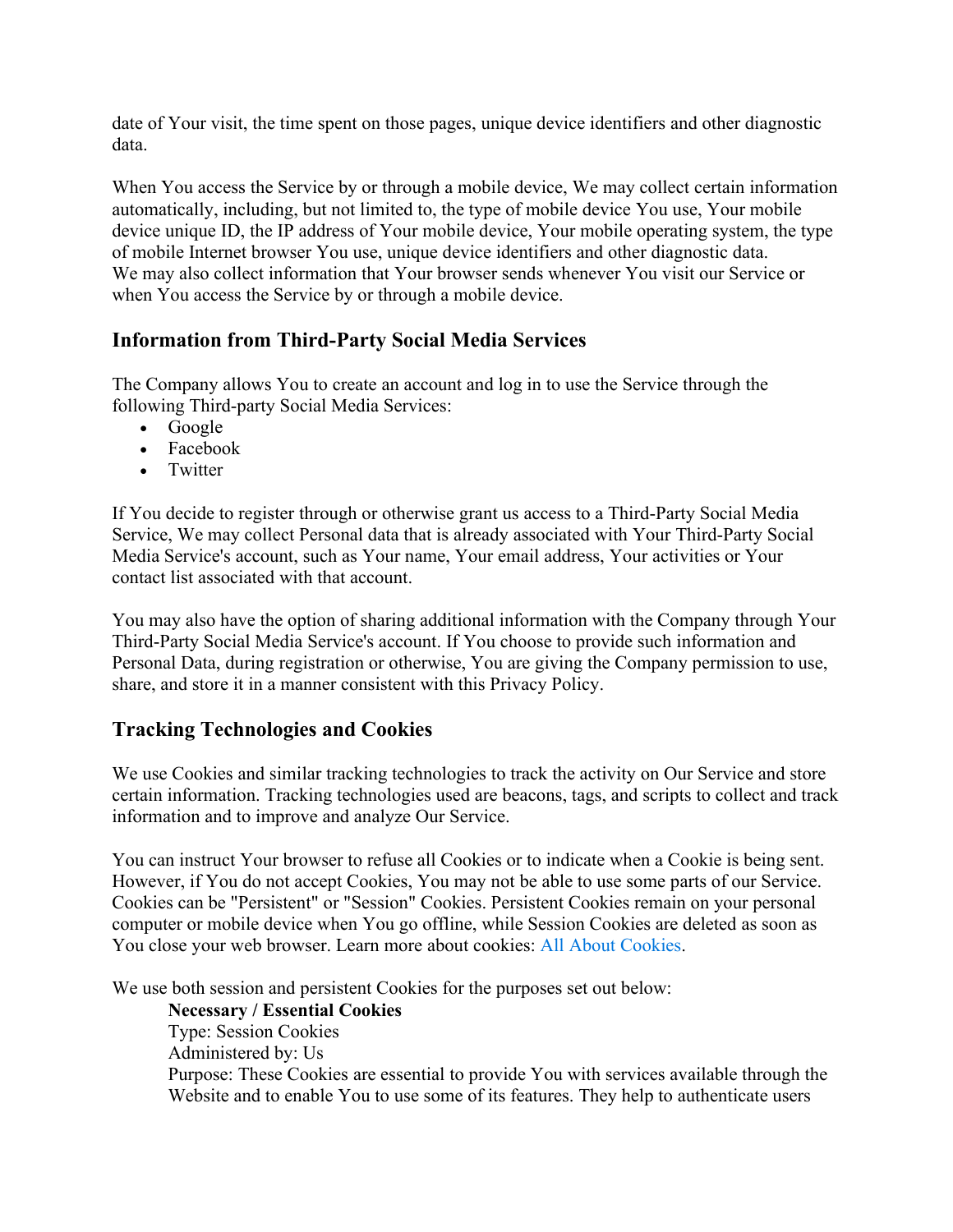and prevent fraudulent use of user accounts. Without these Cookies, the services that You have asked for cannot be provided, and We only use these Cookies to provide You with those services.

#### **Cookies Policy / Notice Acceptance Cookies**

Type: Persistent Cookies Administered by: Us Purpose: These Cookies identify if users have accepted the use of cookies on the Website.

#### **Functionality Cookies**

Type: Persistent Cookies

Administered by: Us

Purpose: These Cookies allow us to remember choices You make when You use the Website, such as remembering your login details or language preference. The purpose of these Cookies is to provide You with a more personal experience and to avoid You having to re-enter your preferences every time You use the Website.

For more information about the cookies we use and your choices regarding cookies, please visit our Cookies Policy or the Cookies section of our Privacy Policy.

#### **Use of Your Personal Data**

The Company may use Personal Data for the following purposes:

- **To provide and maintain our Service**, including to monitor the usage of our Service.
- **To manage Your Account:** to manage Your registration as a user of the Service. The Personal Data You provide can give You access to different functionalities of the Service that are available to You as a registered user.
- **For the performance of a contract:** the development, compliance and undertaking of the purchase contract for the products, items or services You have purchased or of any other contract with Us through the Service.
- **To contact You:** To contact You by email, telephone calls, SMS, or other equivalent forms of electronic communication, such as a mobile application's push notifications regarding updates or informative communications related to the functionalities, products or contracted services, including the security updates, when necessary or reasonable for their implementation.
- **To provide You** with news, special offers and general information about other goods, services and events which we offer that are similar to those that you have already purchased or enquired about unless You have opted not to receive such information.
- **To manage Your requests:** To attend and manage Your requests to Us.

We may share your personal information in the following situations:

• **With Service Providers:** We may share Your personal information with Service Providers to monitor and analyze the use of our Service, for payment processing, to contact You.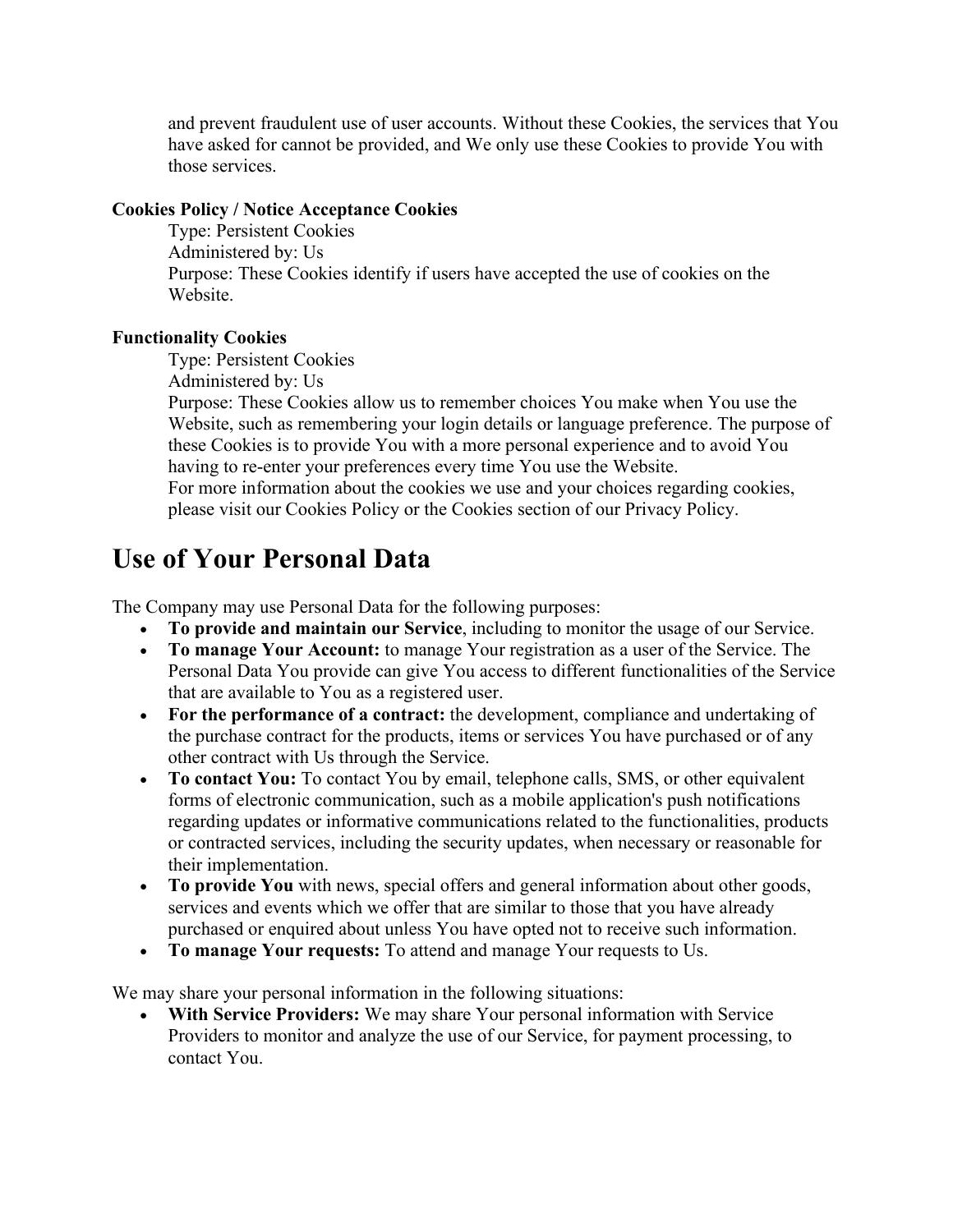- **For Business transfers:** We may share or transfer Your personal information in connection with, or during negotiations of, any merger, sale of Company assets, financing, or acquisition of all or a portion of our business to another company.
- **With Affiliates:** We may share Your information with Our affiliates, in which case we will require those affiliates to honor this Privacy Policy. Affiliates include Our parent company and any other subsidiaries, joint venture partners or other companies that We control or that are under common control with Us.
- **With Business partners:** We may share Your information with Our business partners to offer You certain products, services or promotions.
- **With other users:** when You share personal information or otherwise interact in the public areas with other users, such information may be viewed by all users and may be publicly distributed outside. If You interact with other users or register through a Third-Party Social Media Service, Your contacts on the Third-Party Social Media Service may see Your name, profile, pictures and description of Your activity. Similarly, other users will be able to view descriptions of Your activity, communicate with You and view Your profile.

### **Retention of Your Personal Data**

The Company will retain Your Personal Data only for as long as is necessary for the purposes set out in this Privacy Policy. We will retain and use Your Personal Data to the extent necessary to comply with our legal obligations (for example, if we are required to retain your data to comply with applicable laws), resolve disputes, and enforce our legal agreements and policies.

The Company will also retain Usage Data for internal analysis purposes. Usage Data is generally retained for a shorter period of time, except when this data is used to strengthen the security or to improve the functionality of Our Service, or We are legally obligated to retain this data for longer time periods.

# **Transfer of Your Personal Data**

Your information, including Personal Data, is processed at the Company's operating offices and in any other places where the parties involved in the processing are located. It means that this information may be transferred to — and maintained on — computers located outside of Your state, province, country or other governmental jurisdiction where the data protection laws may differ than those from Your jurisdiction.

Your consent to this Privacy Policy followed by Your submission of such information represents Your agreement to that transfer.

The Company will take all steps reasonably necessary to ensure that Your data is treated securely and in accordance with this Privacy Policy and no transfer of Your Personal Data will take place to an organization or a country unless there are adequate controls in place including the security of Your data and other personal information.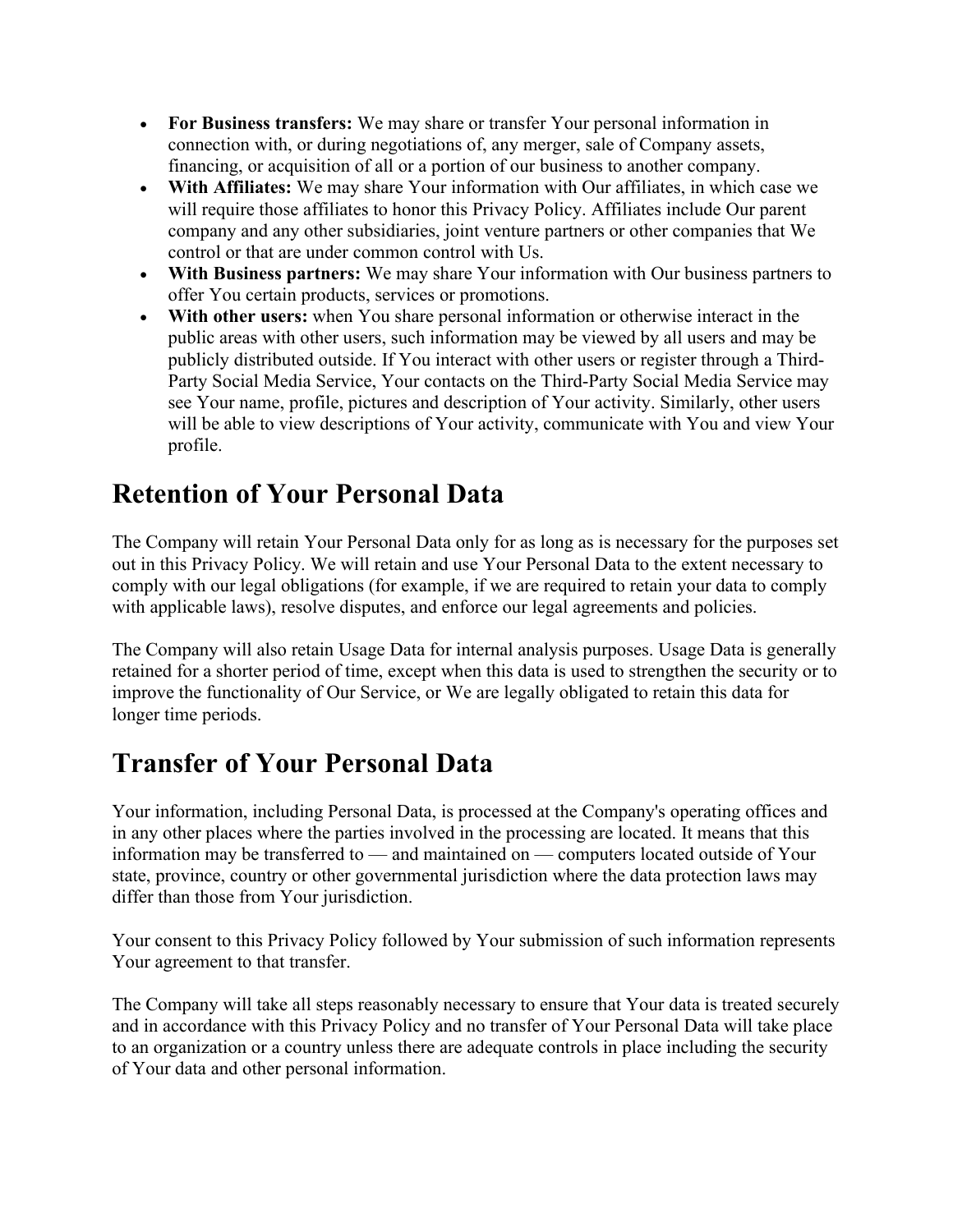# **Disclosure of Your Personal Data**

#### **Business Transactions**

If the Company is involved in a merger, acquisition or asset sale, Your Personal Data may be transferred. We will provide notice before Your Personal Data is transferred and becomes subject to a different Privacy Policy.

#### **Law enforcement**

Under certain circumstances, the Company may be required to disclose Your Personal Data if required to do so by law or in response to valid requests by public authorities (e.g. a court or a government agency).

# **Other legal requirements**

The Company may disclose Your Personal Data in the good faith belief that such action is necessary to:

- Comply with a legal obligation
- Protect and defend the rights or property of the Company
- Prevent or investigate possible wrongdoing in connection with the Service
- Protect the personal safety of Users of the Service or the public
- Protect against legal liability

### **Security of Your Personal Data**

The security of Your Personal Data is important to Us, but remember that no method of transmission over the Internet, or method of electronic storage is 100% secure. While We strive to use commercially acceptable means to protect Your Personal Data, We cannot guarantee its absolute security.

### **Detailed Information on the Processing of Your Personal Data**

Service Providers have access to Your Personal Data only to perform their tasks on Our behalf and are obligated not to disclose or use it for any other purpose.

### **Payments**

We may provide paid products and/or services within the Service. In that case, we may use thirdparty services for payment processing (e.g. payment processors).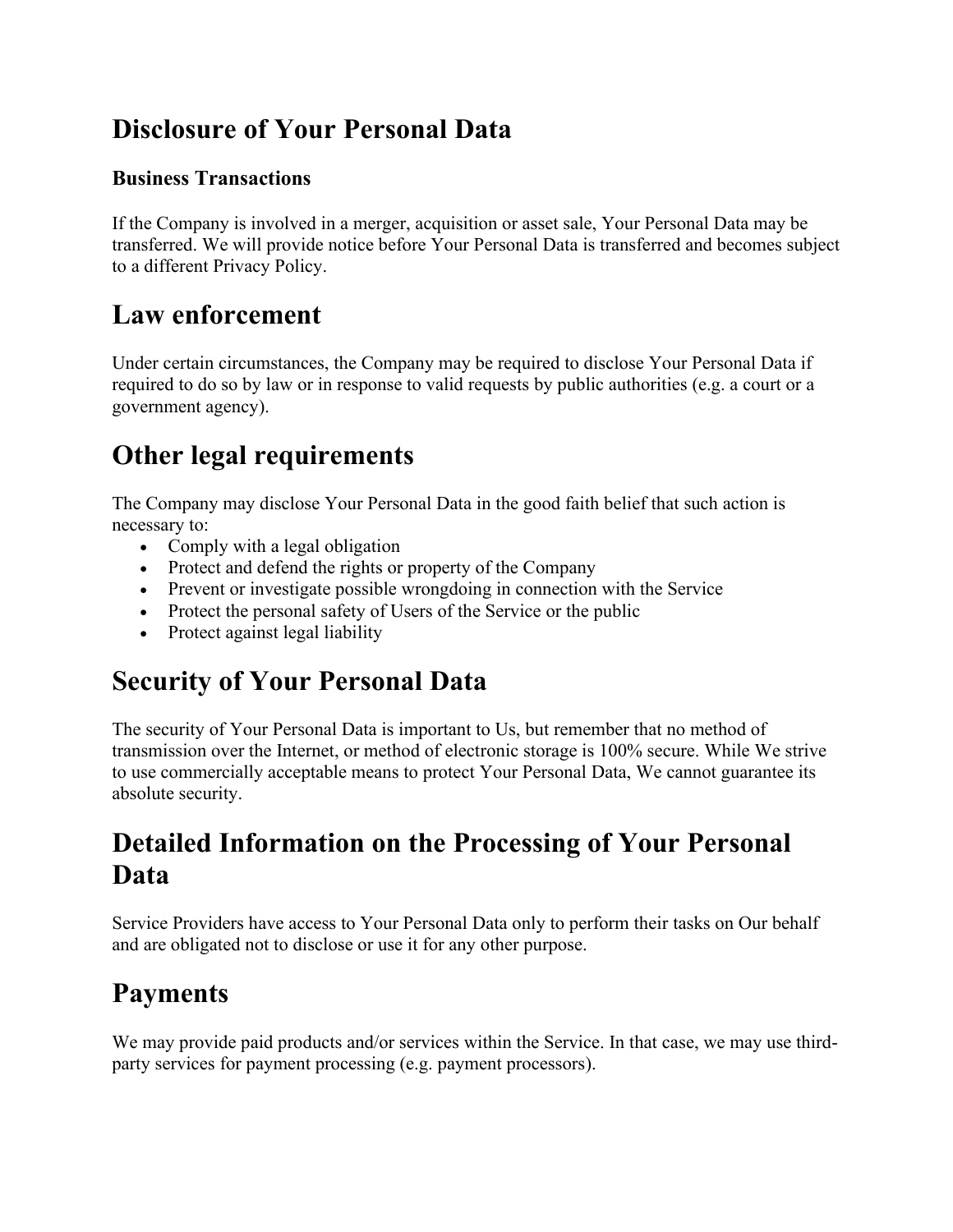We will not store or collect Your payment card details. That information is provided directly to Our third-party payment processors whose use of Your personal information is governed by their Privacy Policy. These payment processors adhere to the standards set by PCI-DSS as managed by the PCI Security Standards Council, which is a joint effort of brands like Visa, Mastercard, American Express and Discover. PCI-DSS requirements help ensure the secure handling of payment information.

**Stripe, Inc.-** is a third party we use for credit card payments. Their privacy policy cab be viewed at <https://stripe.com/privacy>

#### **PayPal**

Their Privacy Policy can be viewed at <https://www.paypal.com/webapps/mpp/ua/privacy-full> When You use Our Service to pay a product and/or service via bank transfer, We may ask You to provide information to facilitate this transaction and to verify Your identity.

# **CCPA Privacy Your Rights under the CCPA**

Under this Privacy Policy, and by law if You are a resident of California, You have the following rights:

- **The right to notice.** You must be properly notified which categories of Personal Data are being collected and the purposes for which the Personal Data is being used.
- The right to access / the right to request. The CCPA permits You to request and obtain from the Company information regarding the disclosure of Your Personal Data that has been collected in the past 12 months by the Company or its subsidiaries to a third-party for the third party's direct marketing purposes.
- **The right to say no to the sale of Personal Data.** You also have the right to ask the Company not to sell Your Personal Data to third parties. You can submit such a request by visiting our "Do Not Sell My Personal Information" section or web page.
- **The right to know about Your Personal Data.** You have the right to request and obtain from the Company information regarding the disclosure of the following:
- The categories of Personal Data collected
- The sources from which the Personal Data was collected
- The business or commercial purpose for collecting or selling the Personal Data
- Categories of third parties with whom We share Personal Data
- The specific pieces of Personal Data we collected about You
- **The right to delete Personal Data.** You also have the right to request the deletion of Your Personal Data that have been collected in the past 12 months.
- **The right not to be discriminated against.** You have the right not to be discriminated against for exercising any of Your Consumer's rights, including by:
- Denying goods or services to You
- Charging different prices or rates for goods or services, including the use of discounts or other benefits or imposing penalties
- Providing a different level or quality of goods or services to You
- Suggesting that You will receive a different price or rate for goods or services or a different level or quality of goods or services.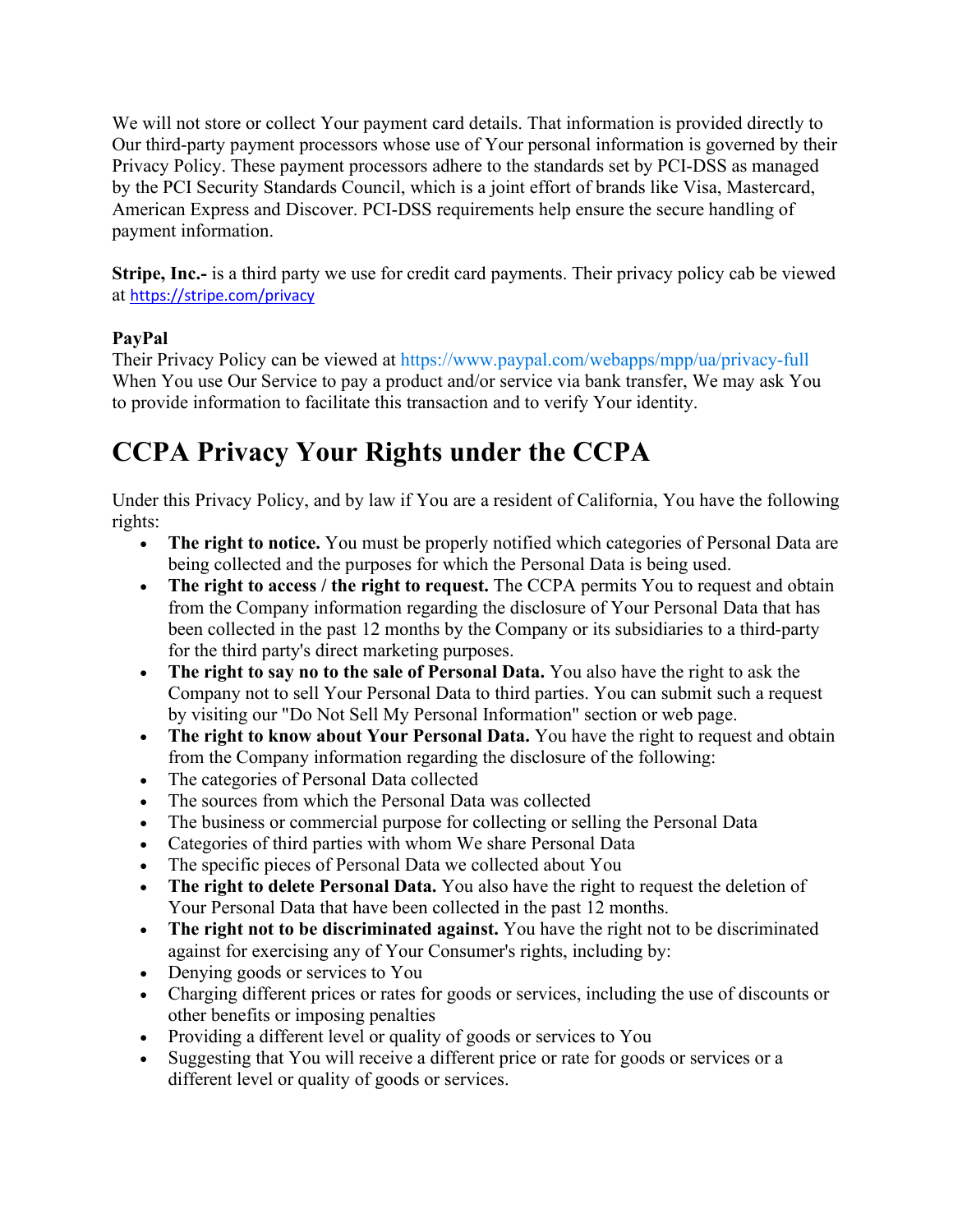# **Exercising Your CCPA Data Protection Rights**

In order to exercise any of Your rights under the CCPA, and if you are a California resident, You can email or call us or visit our "Do Not Sell My Personal Information" section or web page. The Company will disclose and deliver the required information free of charge within 45 days of receiving Your verifiable request. The time period to provide the required information may be extended once by an additional 45 days when reasonable necessary and with prior notice.

# **Do Not Sell My Personal Information**

We do not sell personal information. However, the Service Providers we partner with (for example, our advertising partners) may use technology on the Service that "sells" personal information as defined by the CCPA law.

If you wish to opt out of the use of your personal information for interest-based advertising purposes and these potential sales as defined under CCPA law, you may do so by following the instructions below.

Please note that any opt out is specific to the browser You use. You may need to opt out on every browser that you use.

### **Website**

You can opt out of receiving ads that are personalized as served by our Service Providers by following our instructions presented on the Service:

- From Our "Cookie Consent" notice banner
- Or from Our "CCPA Opt-out" notice banner
- Or from Our "Do Not Sell My Personal Information" notice banner
- Or from Our "Do Not Sell My Personal Information" link

The opt out will place a cookie on Your computer that is unique to the browser You use to opt out. If you change browsers or delete the cookies saved by your browser, you will need to opt out again.

# **Mobile Devices**

Your mobile device may give you the ability to opt out of the use of information about the apps you use in order to serve you ads that are targeted to your interests:

- "Opt out of Interest-Based Ads" or "Opt out of Ads Personalization" on Android devices
- "Limit Ad Tracking" on iOS devices

You can also stop the collection of location information from Your mobile device by changing the preferences on your mobile device.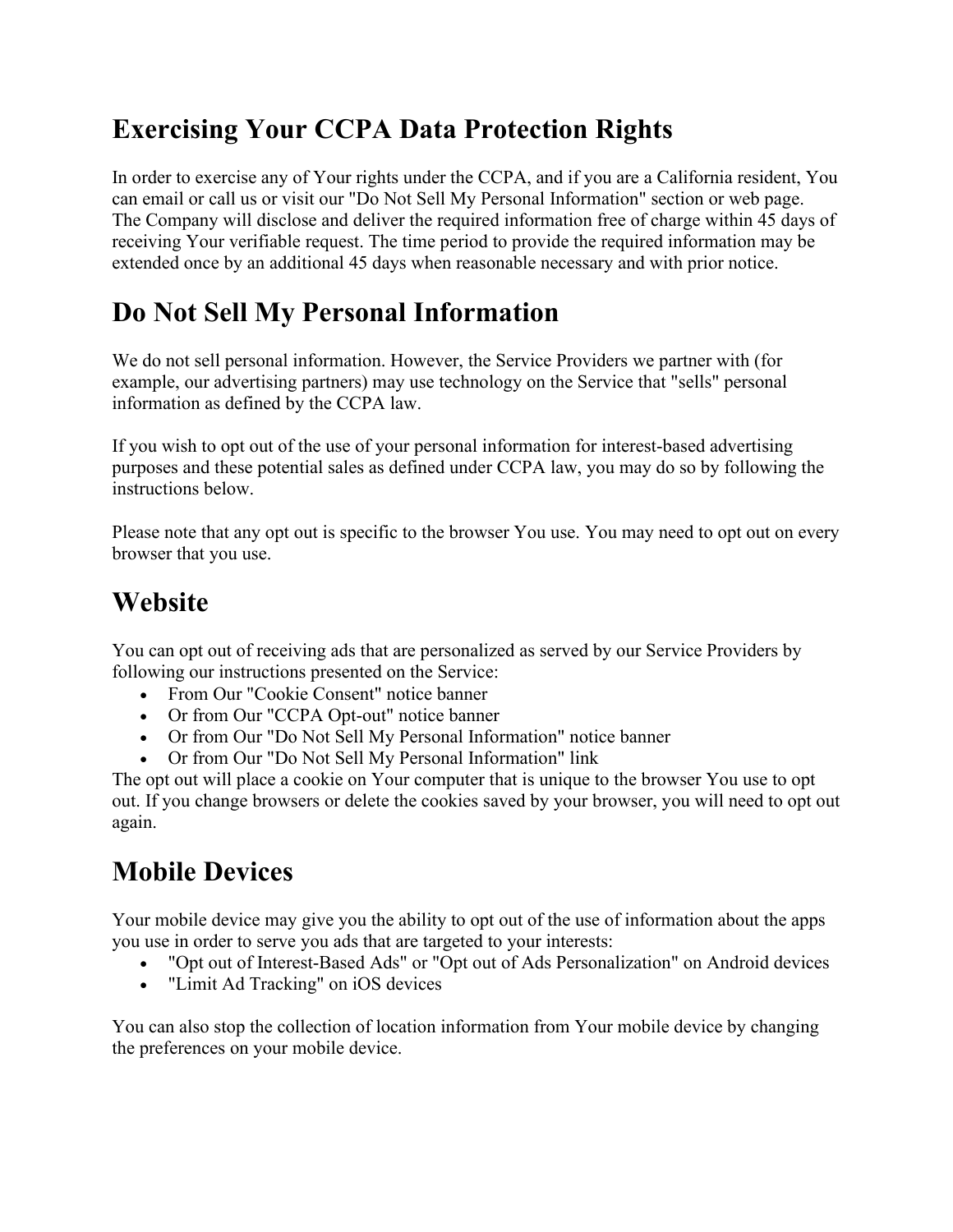# **"Do Not Track" Policy as Required by California Online Privacy Protection Act (CalOPPA)**

Our Service does not respond to Do Not Track signals.

However, some third party websites do keep track of Your browsing activities. If You are visiting such websites, You can set Your preferences in Your web browser to inform websites that You do not want to be tracked. You can enable or disable DNT by visiting the preferences or settings page of Your web browser.

### **Children's Privacy**

The Service may contain content appropriate for children under the age of 13. As a parent, you should know that through the Service children under the age of 13 may participate in activities that involve the collection or use of personal information. We use reasonable efforts to ensure that before we collect any personal information from a child, the child's parent receives notice of and consents to our personal information practices.

We also may limit how We collect, use, and store some of the information of Users between 13 and 18 years old. In some cases, this means We will be unable to provide certain functionality of the Service to these Users. If We need to rely on consent as a legal basis for processing Your information and Your country requires consent from a parent, We may require Your parent's consent before We collect and use that information.

We may ask a User to verify its date of birth before collecting any personal information from them. If the User is under the age of 13, the Service will be either blocked or redirected to a parental consent process.

#### **Information Collected from Children Under the Age of 13**

The Company may collect and store persistent identifiers such as cookies or IP addresses from Children without parental consent for the purpose of supporting the internal operation of the Service.

We may collect and store other personal information about children if this information is submitted by a child with prior parent consent or by the parent or guardian of the child.

The Company may collect and store the following types of personal information about a child when submitted by a child with prior parental consent or by the parent or guardian of the child:

- First and/or last name
- Date of birth
- Gender
- Grade level
- Email address
- Telephone number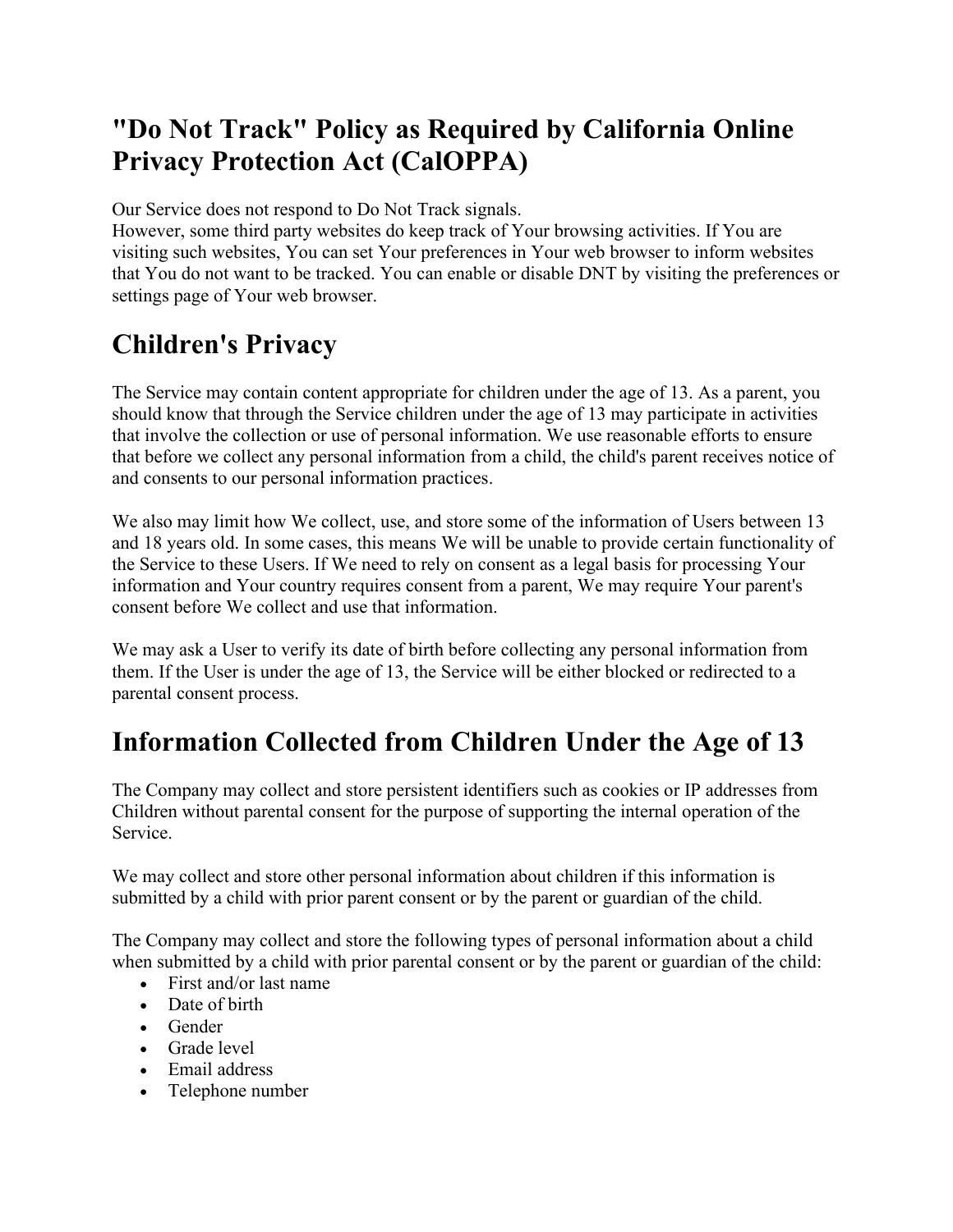- Parent's or guardian's name
- Parent's or guardian's email address

For further details on the information We might collect, You can refer to the "Types of Data Collected" section of this Privacy Policy. We follow our standard Privacy Policy for the disclosure of personal information collected from and about children.

#### **Parental Access**

A parent who has already given the Company permission to collect and use his child personal information can, at any time:

- Review, correct or delete the child's personal information
- Discontinue further collection or use of the child's personal information

To make such a request, You can write to Us using the contact information provided in this Privacy Policy.

### **Your California Privacy Rights (California's Shine the Light law)**

Under California Civil Code Section 1798 (California's Shine the Light law), California residents with an established business relationship with us can request information once a year about sharing their Personal Data with third parties for the third parties' direct marketing purposes.

If you'd like to request more information under the California Shine the Light law, and if you are a California resident, You can contact Us using the contact information provided below.

# **California Privacy Rights for Minor Users (California Business and Professions Code Section 22581)**

California Business and Professions Code section 22581 allow California residents under the age of 18 who are registered users of online sites, services or applications to request and obtain removal of content or information they have publicly posted.

To request removal of such data, and if you are a California resident, You can contact Us using the contact information provided below, and include the email address associated with Your account.

Be aware that Your request does not guarantee complete or comprehensive removal of content or information posted online and that the law may not permit or require removal in certain circumstances.

### **Links to Other Websites**